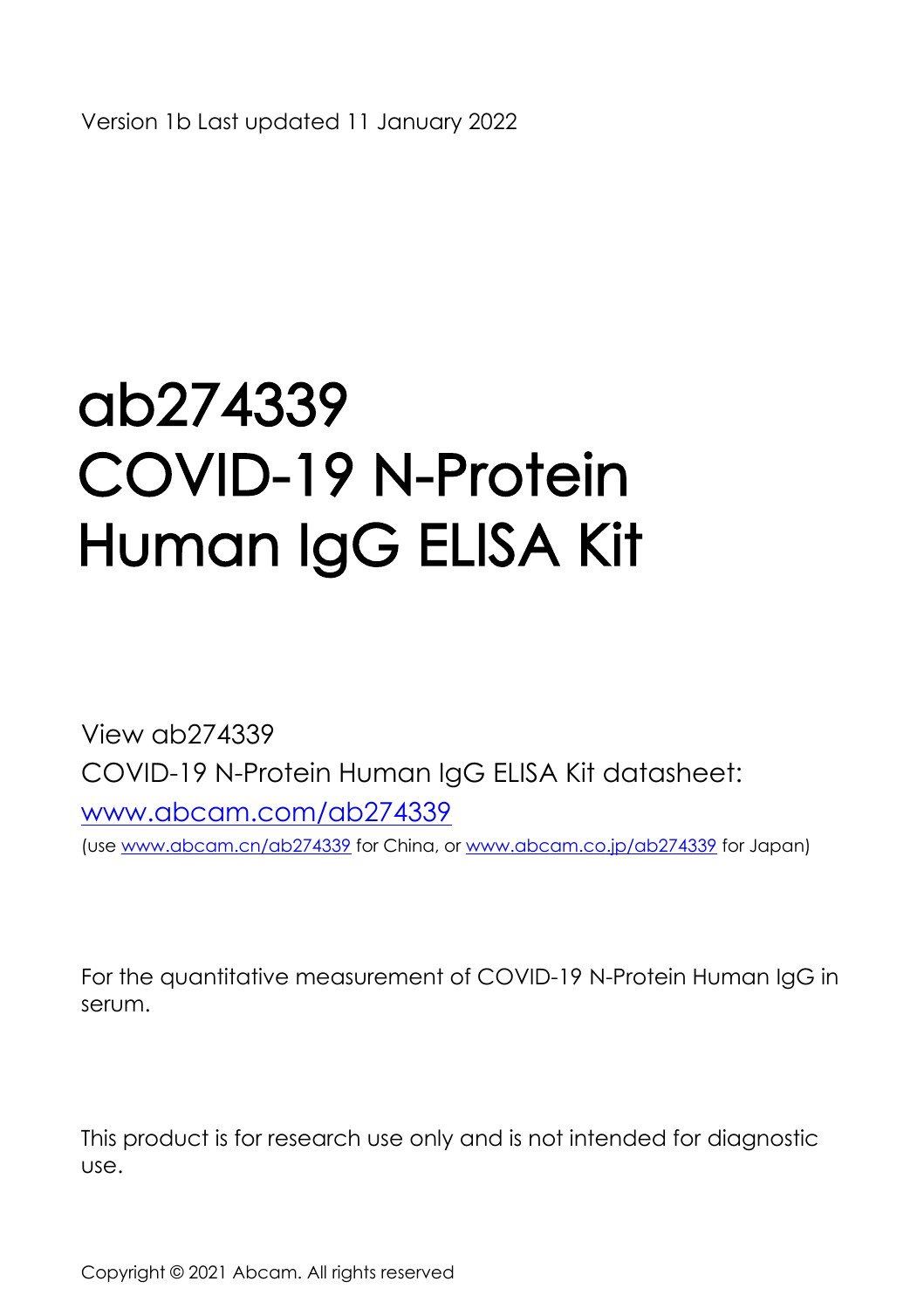## Table of Contents

| 1.                       | Overview                            | 1              |
|--------------------------|-------------------------------------|----------------|
| 2.                       | <b>Protocol Summary</b>             | 2              |
| 3.                       | Precautions                         | 3              |
| 4.                       | Storage and Stability               | 3              |
| 5.                       | Limitations                         | 4              |
| 6.                       | <b>Materials Supplied</b>           | 4              |
|                          | 7. Materials Required, Not Supplied | 5              |
| 8.                       | Technical Hints                     | 5              |
| 9.                       | Reagent Preparation                 | 6              |
|                          | 10. Sample Preparation              | $\overline{7}$ |
|                          | 11. Positive Control Preparation    |                |
|                          | 12. Assay Procedure                 | 9              |
|                          | 13. Calculations                    | 10             |
|                          | 14. Typical Data                    | 11             |
|                          | 15. Troubleshooting                 | 12             |
|                          | 16. Notes                           | 13             |
| <b>Technical Support</b> |                                     |                |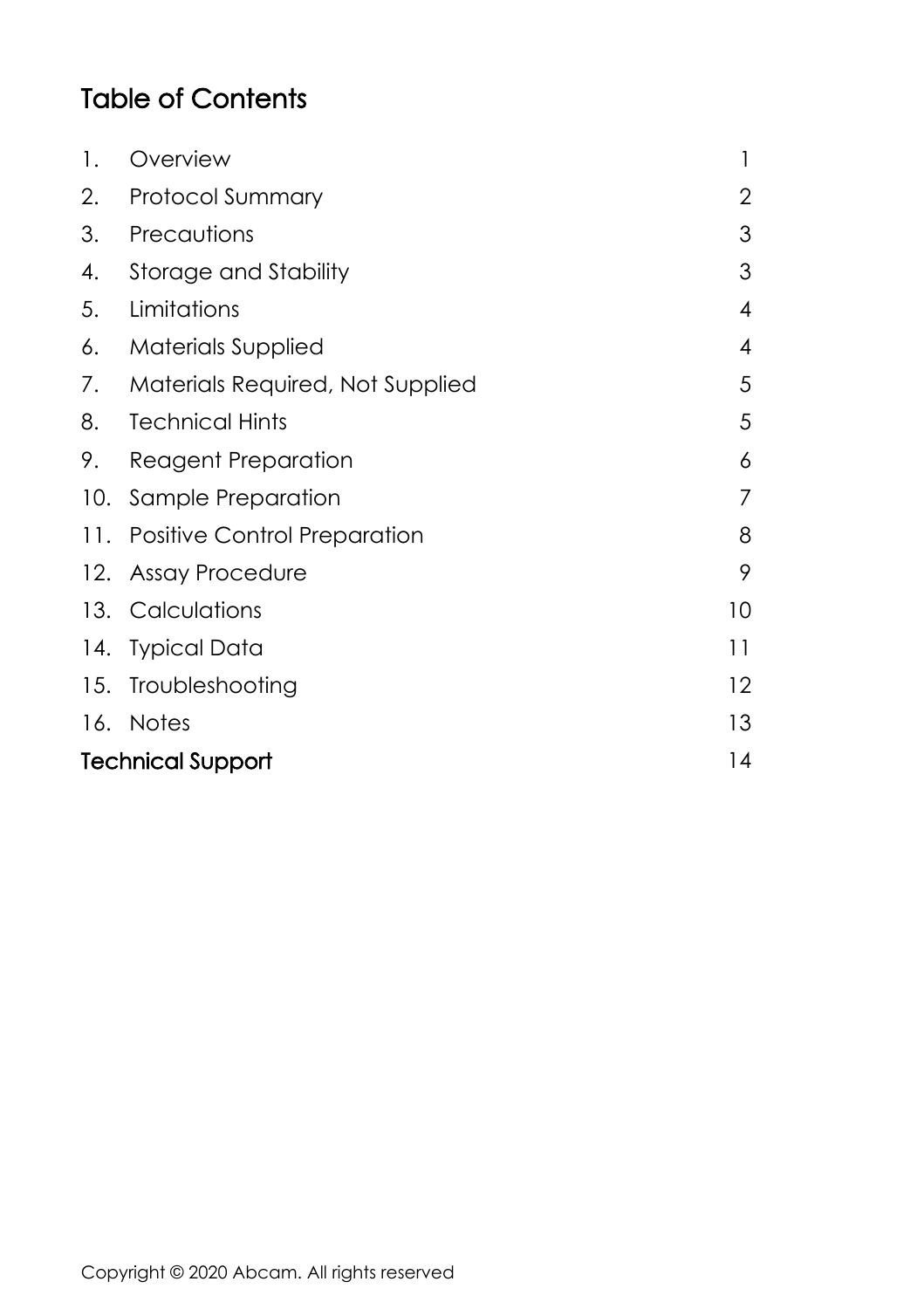# <span id="page-2-0"></span>**1. Overview**

COVID-19 N-Protein Human IgG ELISA Kit (ab274339) is an in vitro indirect ELISA for the quantitative measurement of human IgG antibody against SARS-CoV-2 N protein in human serum.

Standard 96-well plates (12 strips with 8 wells/strip) are coated with the SARS-CoV-2 N protein, which combines with the corresponding antibody present in a sample and Positive Control which used as calibration curve for interpretation purposes. The wells are washed, and biotinylated anti-human IgG antibody is added. After washing away unbound biotinylated antibody, HRP-conjugated streptavidin is pipetted to the wells. The wells are again washed, a TMB substrate solution is added to the wells and color develops in proportion to the amount of COVID19 N protein human IgG antibody bound. The Stop Solution changes the color from blue to yellow, and the intensity of the color is measured at 450 nm.

The Positive Controls are from an inactivated serum sample which contains SARS-COV-2 N protein human IgG antibody. We do not know the exact amount of SARS-COV-2 N protein human IgG antibody in the Positive Control sample. The Positive Control can be used as calibration curve for interpretation purposes in different assays.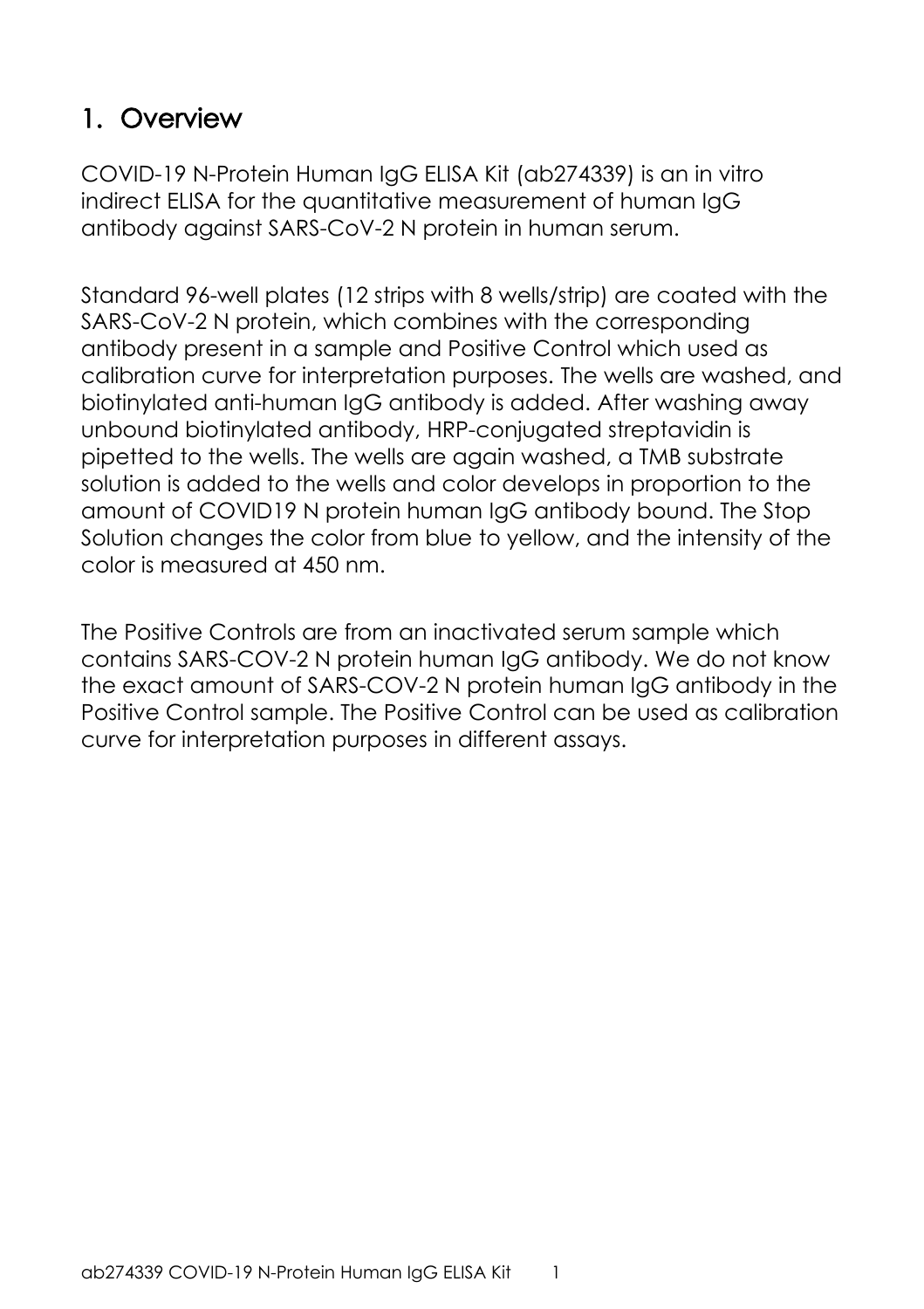## <span id="page-3-0"></span>**2. Protocol Summary**

Prepare all reagents, samples, and positive controls as instructed.



Add 50 μL Stop Solution to each well. Read at 450 nm immediately.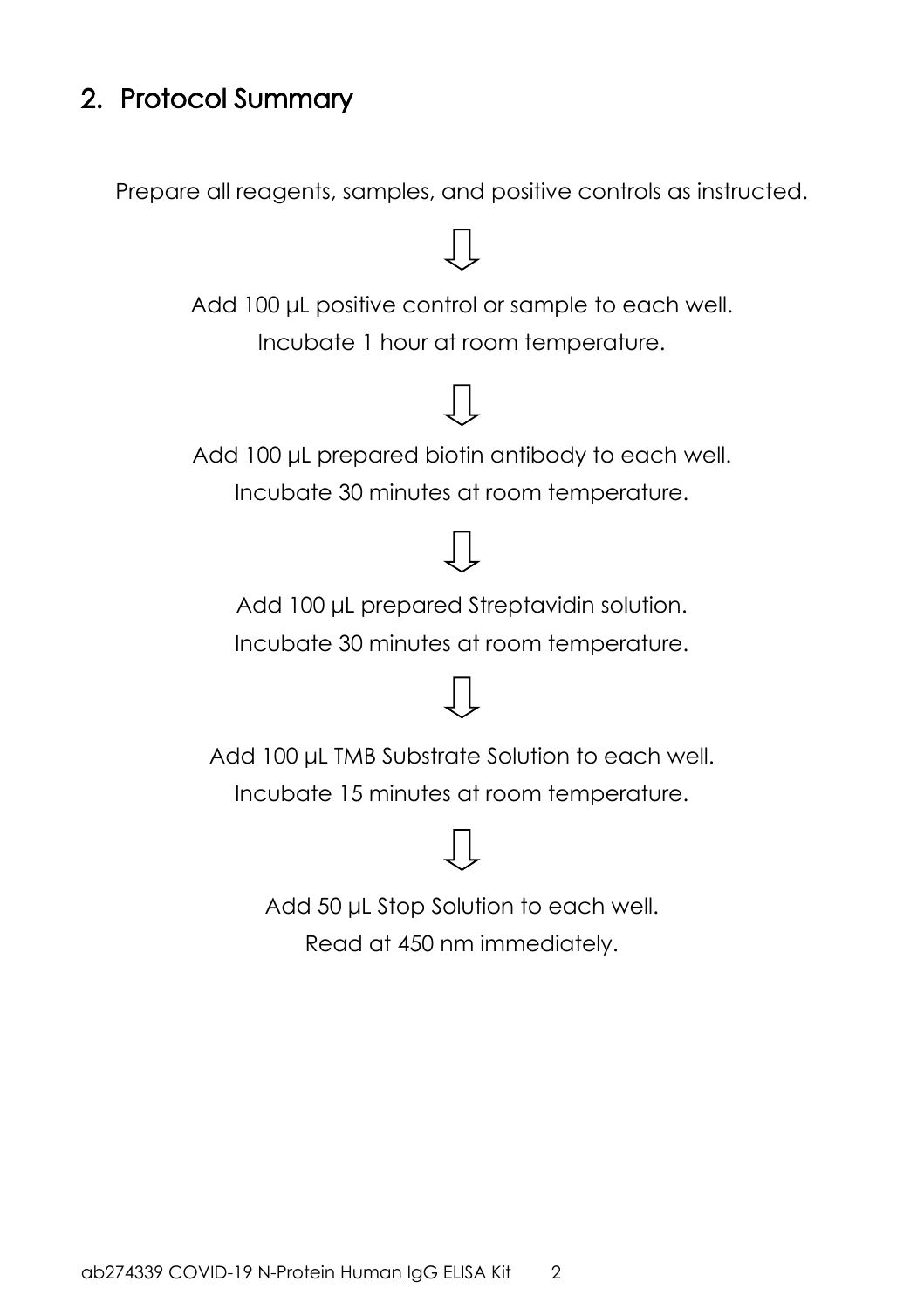## <span id="page-4-0"></span>**3. Precautions**

#### **Please read these instructions carefully prior to beginning the assay.**

- All ELISA kit components have been formulated and quality control tested to function successfully as a kit.
- We understand that, occasionally, experimental protocols might need to be modified to meet unique experimental circumstances. However, we cannot guarantee the performance of the product outside the conditions detailed in this protocol booklet.
- Reagents should be treated as possible mutagens and should be handle with care and disposed of properly. Please review the Safety Datasheet (SDS) provided with the product for information on the specific components.
- Observe good laboratory practices. Gloves, lab coat, and protective eyewear should always be worn. Never pipette by mouth. Do not eat, drink or smoke in the laboratory areas.
- All biological materials should be treated as potentially hazardous and handled as such. They should be disposed of in accordance with established safety procedures.

# <span id="page-4-1"></span>**4. Storage and Stability**

### **The entire ELISA kit may be stored at -20°C for up to 1 year from the date of shipment. Avoid repeated freeze-thaw cycles. For extended storage, it is recommended to store at -80°C.**

Observe the storage conditions for individual prepared components in the Reagent Preparation Section 9.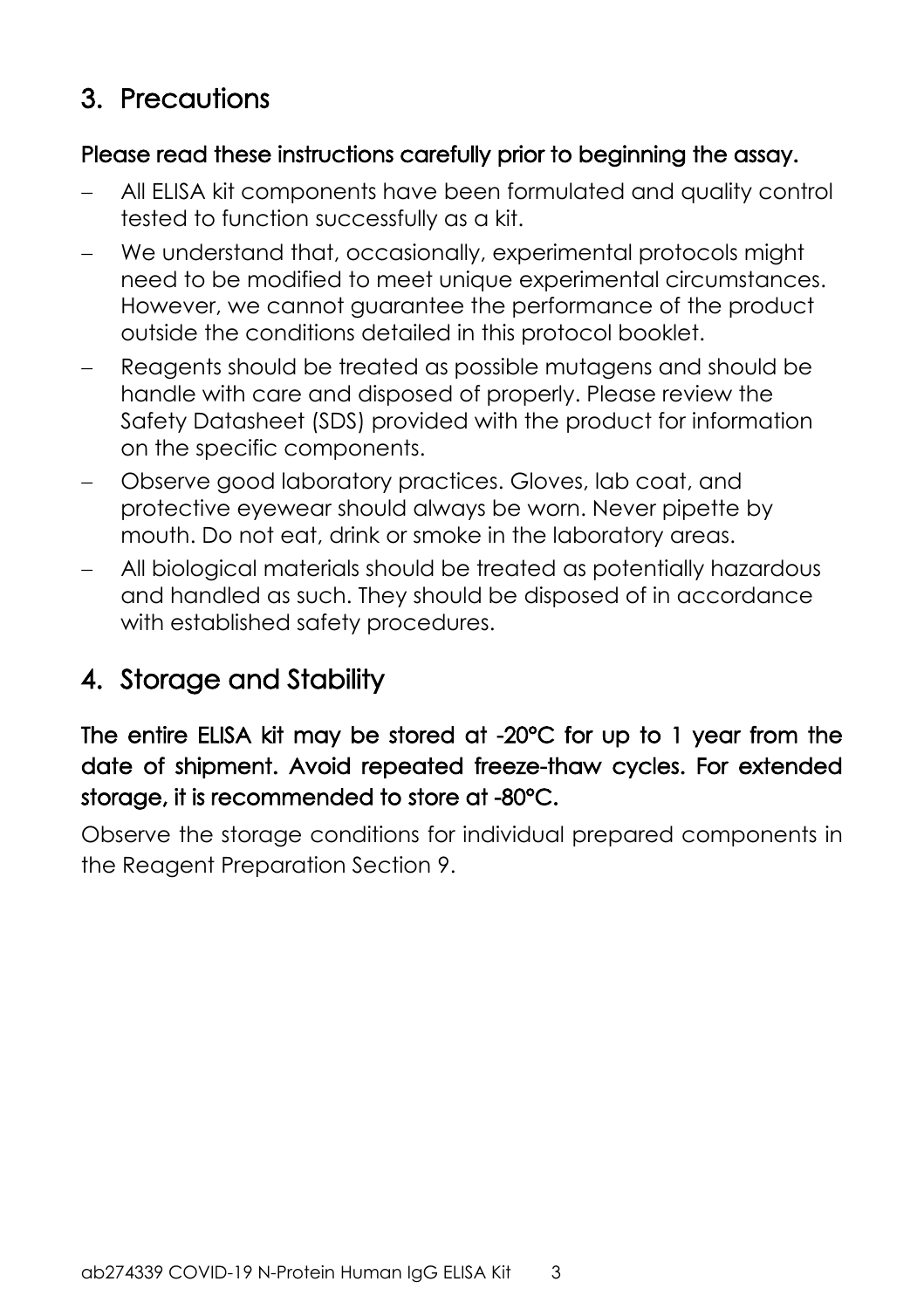## <span id="page-5-0"></span>**5. Limitations**

- ELISA kit intended for research use only. Not for use in diagnostic procedures.
- Do not mix or substitute reagents or materials from other kit lots or vendors. Kits are QC tested as a set of components and performance cannot be guaranteed if utilized separately or substituted.

## <span id="page-5-1"></span>**6. Materials Supplied**

| Item                                   | Quantity        | Storage<br>Condition |
|----------------------------------------|-----------------|----------------------|
| SARS-CoV-2 N protein coated Microplate | 1 unit          | $-20^{\circ}$ C      |
| 20X Wash Buffer                        | $25$ mL         | $-20^{\circ}$ C      |
| Positive Control                       | 1 vial          | $-20^{\circ}$ C      |
| Biotinylated anti-Human IgG Antibody   | 1 vial          | $-20^{\circ}$ C      |
| <b>HRP-Streptavidin Concentrate</b>    | 1 vial          | $-20^{\circ}$ C      |
| <b>TMB One-Step Substrate Reagent</b>  | $12 \text{ mL}$ | $-20^{\circ}$ C      |
| Stop Solution                          | 8 mL            | $-20^{\circ}$ C      |
| 5X Assay Diluent B                     | 15 mL           | $-20^{\circ}$ C      |
| 5X Sample Diluent                      | $25 \text{ mL}$ | -20°C                |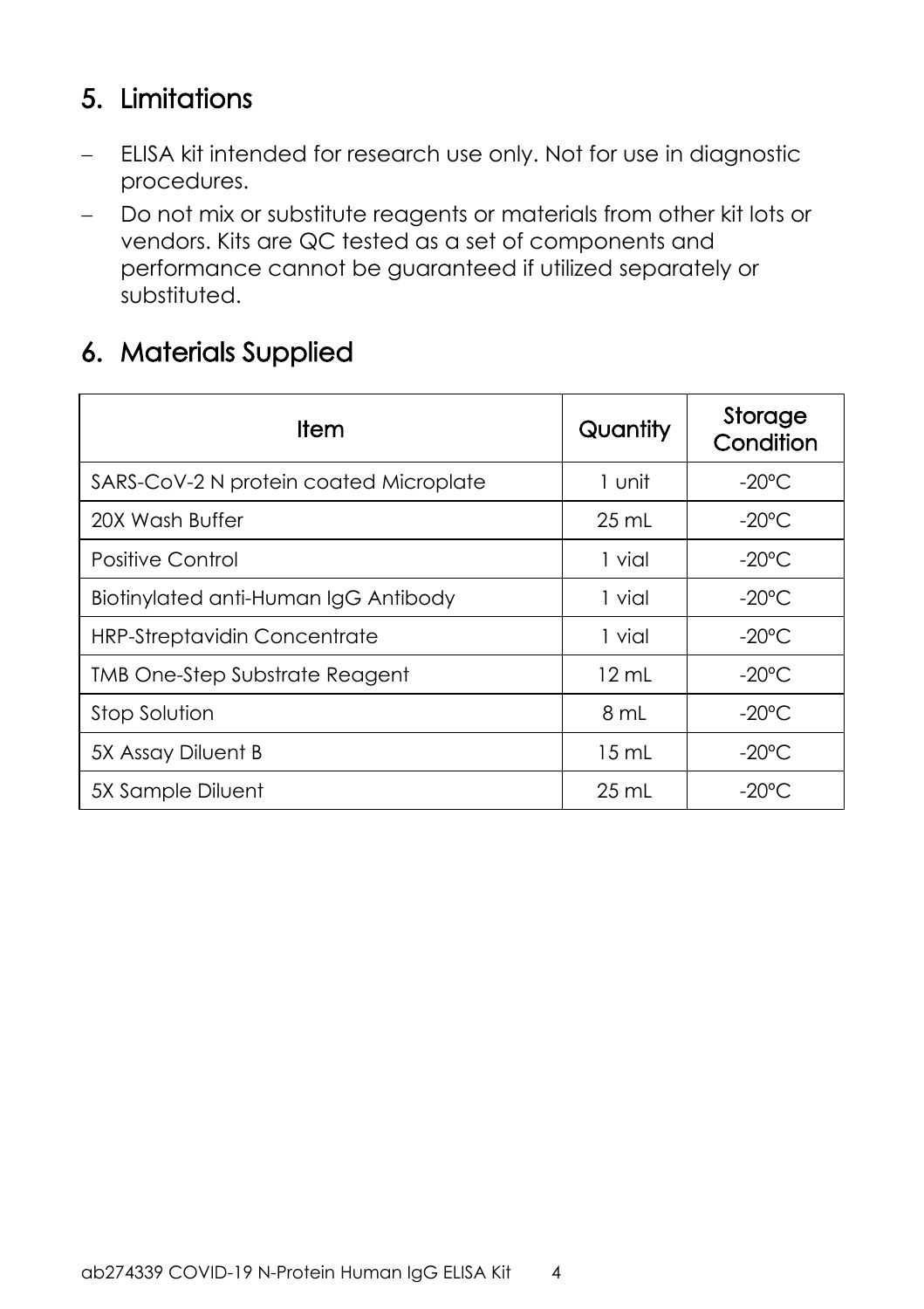## <span id="page-6-0"></span>**7. Materials Required, Not Supplied**

These materials are not included in the kit, but will be required to successfully perform this assay:

- Microplate reader capable of measuring absorbance at 450 nm.
- Precision pipettes to deliver 2 ul to 1 ml volumes.
- Adjustable 1-25 ml pipettes for reagent preparation.
- 100 ml and 1 liter graduated cylinders.
- Absorbent paper.
- Distilled or deionized water.
- Tubes to prepare positive control or sample dilutions.

## <span id="page-6-1"></span>**8. Technical Hints**

- Samples generating values higher than the highest standard should be further diluted in the appropriate sample dilution buffers.
- Avoid foaming or bubbles when mixing or reconstituting components.
- Avoid cross contamination of samples or reagents by changing tips between sample, positive control and reagent additions.
- Ensure plates are properly sealed or covered during incubation steps.
- Complete removal of all solutions and buffers during wash steps is necessary to minimize background.
- All samples should be mixed thoroughly and gently.
- Avoid multiple freeze/thaw of samples.
- When generating positive control samples, it is advisable to change pipette tips after each step.
- **This kit is sold based on number of tests. A 'test' simply refers to a single assay well. The number of wells that contain sample, control or positive control will vary by product. Review the protocol completely to confirm this kit meets your requirements. Please contact our Technical Support staff with any questions.**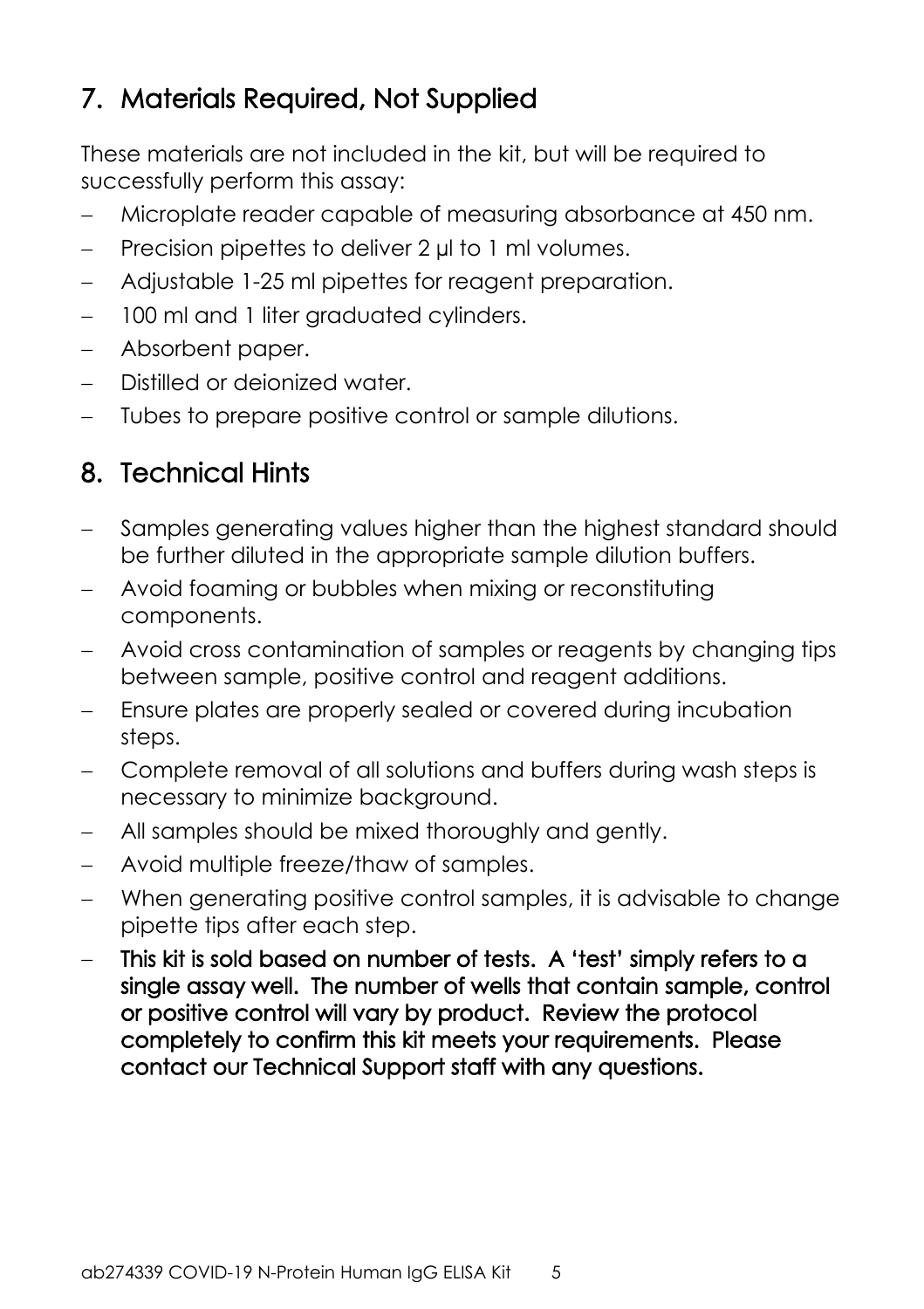## <span id="page-7-0"></span>**9. Reagent Preparation**

- $-$  Equilibrate all reagents to room temperature (18-25 $^{\circ}$ C) prior to use. The kit contains enough reagents for 96 wells.
- Prepare only as much reagent as is needed on the day of the experiment.

#### **9.1 5X Assay Diluent B:**

Dilute 5X Assay Diluent B 5-fold with deionized or distilled water before use.

#### **9.2 5X Sample Diluent:**

Dilute 5X Sample Diluent 5-fold with deionized or distilled water before use.

#### **9.3 Biotinylated anti-Human IgG Antibody:**

Briefly spin. Add 200 μL of 1X Assay Diluent B into the vial to prepare an antibody concentrate. Pipette up and down to mix gently (the concentrate can be stored at 4ºC for 5 days). The detection antibody concentrate should be diluted 100-fold with 1X Assay Diluent B.

#### **9.4 20X Wash Buffer:**

If the Wash Concentrate (20X) contains visible crystals, warm to room temperature and mix gently until dissolved. Dilute 20 mL of Wash Buffer Concentrate into deionized or distilled water to yield 400 mL of 1X Wash Buffer.

#### **9.5 HRP-Streptavidin Concentrate:**

Briefly spin the vial of HRP-Streptavidin concentrate before use. HRP-Streptavidin should be diluted 800-fold with 1X Assay Diluent B.

For example: Briefly spin the vial and pipette up and down to mix gently. Add 10 μL of HRP-Streptavidin concentrate into a tube with 8 mL 1X Assay Diluent B to prepare an 800-fold diluted HRP-Streptavidin solution (don't store the diluted solution for next day use). Mix well.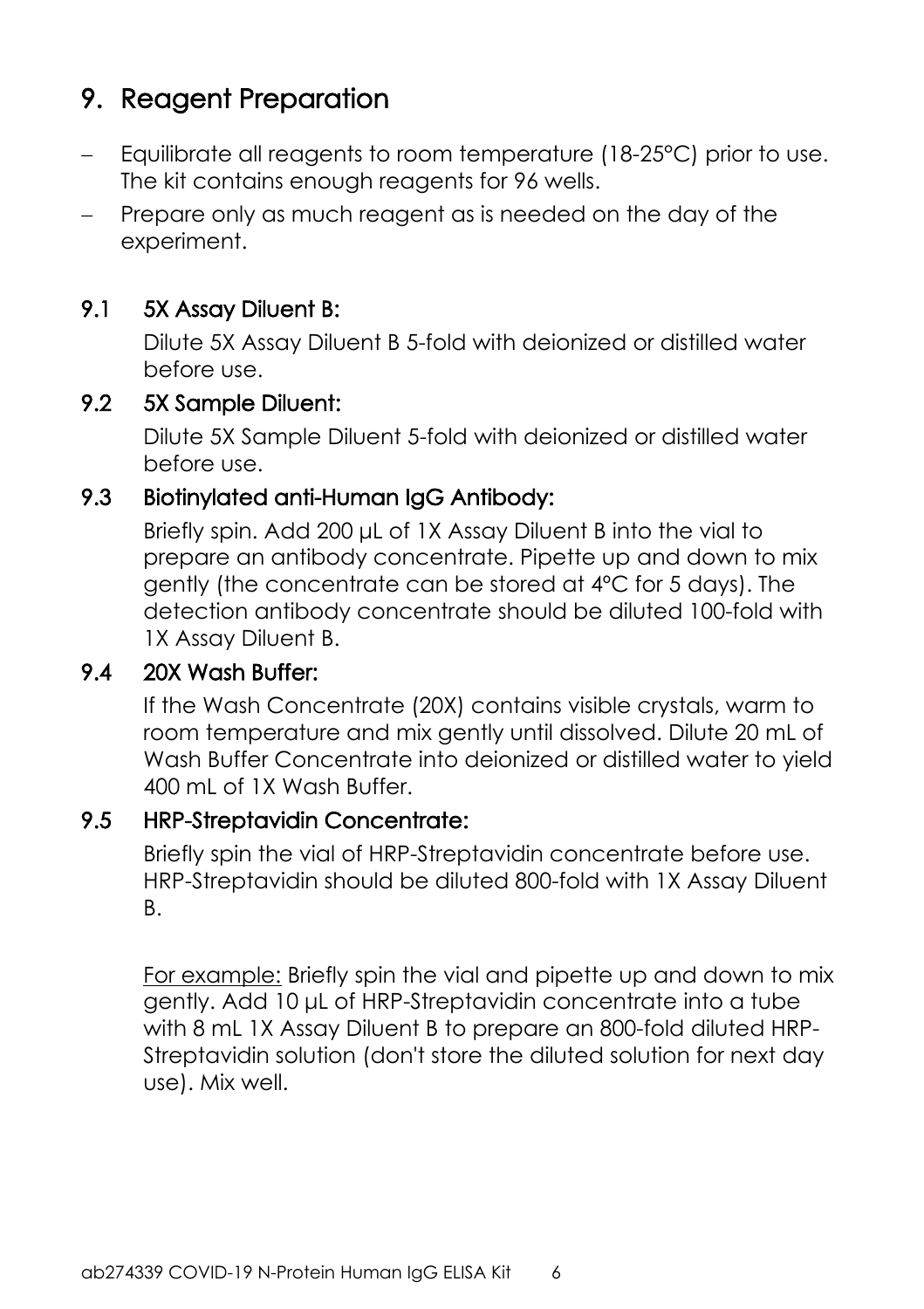## <span id="page-8-0"></span>**10.Sample Preparation**

- Equilibrate all reagents to room temperature (18-25°C) prior to use. The kit contains enough reagents for 96 wells.
- Prepare only as much sample as is needed on the day of the experiment.

#### **10.1 Human serum:**

Dilute sample with 1X Sample Diluent (prepared in step 9.2) 1500 times. Mix the diluted sample well and evenly for the best results.

For example, add 1 μL serum + 1499 μL 1X Sample Diluent.

**Δ Note:** The user needs to calculate the amount of the sample used for the whole test. Please reserve sufficient amount of sample in advance.

**Δ Note:** Avoid using samples with severe hemolysis, precipitate, contamination by bacteria or protein suspension.

**Δ Note:** The use of EDTA, heparin sulfate, sodium citrate, or other anticoagulants will not affect the results.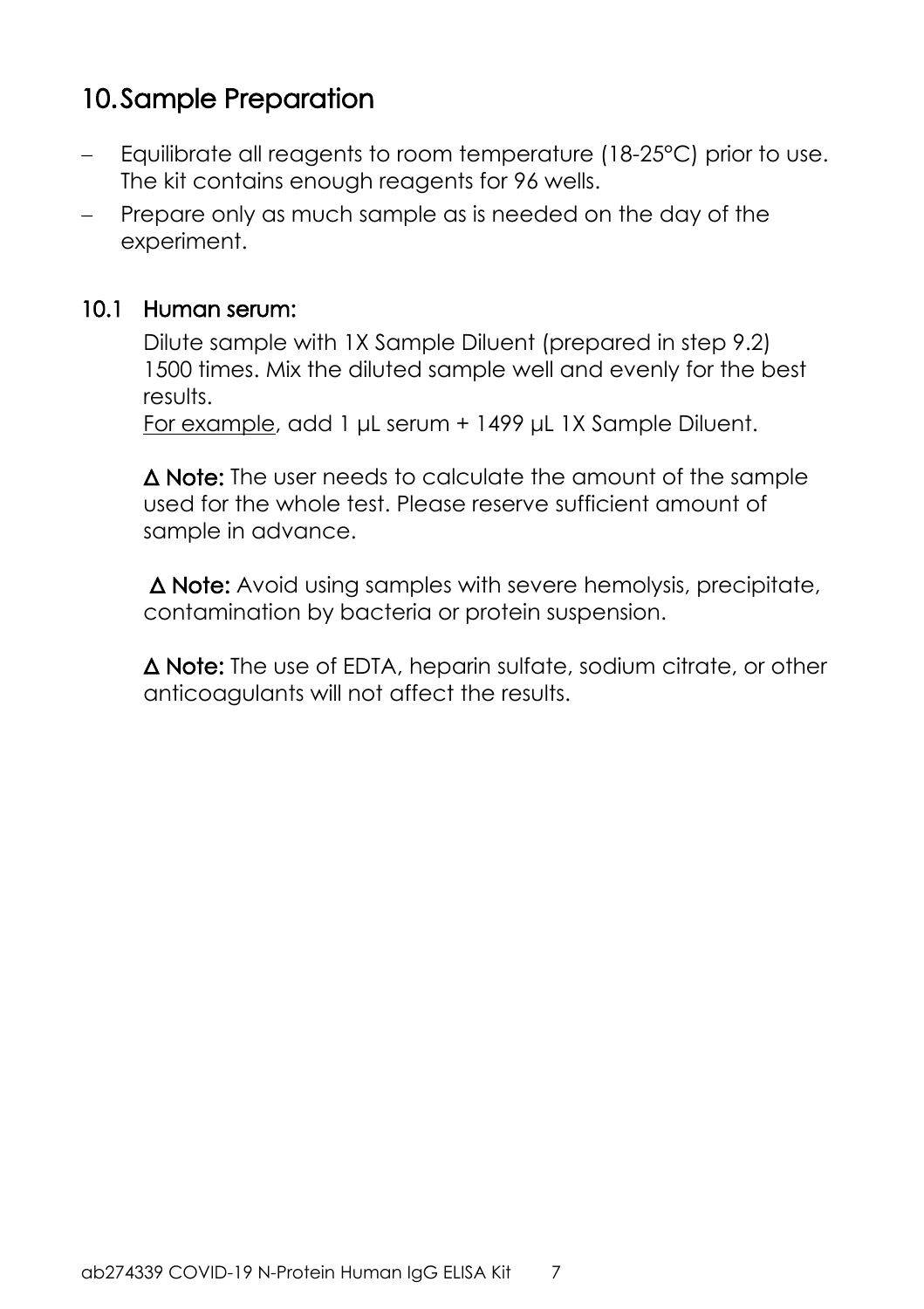## <span id="page-9-0"></span>**11.Positive Control Preparation**

- Always prepare a fresh set of Positive Controls for every use.
- Discard working dilutions after use as they do not store well.
- The following section describes the preparation of a calibration curve for duplicate measurements (recommended).
- **11.1** Briefly spin the vial of Positive Control.
- **11.2** Add 900 µL 1X Sample Diluent into the vial to prepare a 1000 Unit/ml Positive Control solution. Dissolve the powder thoroughly by a gentle mix.
- **11.3** Pipette 320 μL 1X Sample Diluent into each of 7 tubes.
- **11.4** Use the 1000 Unit/ml Positive Control solution to produce a dilution series (shown below). Mix each tube thoroughly before the next transfer.
- **11.5** 1X Sample Diluent serves as the zero (0 Unit/ml).

| Tube $#$       | Volume to dilute                       | Volume of 1X<br>Sample Diluent | Final<br>Concentration<br>Unit/mL |
|----------------|----------------------------------------|--------------------------------|-----------------------------------|
|                | 1000 U/mL Positive<br>Control Solution |                                | 1000                              |
| $\overline{2}$ | 160 µL of tube $#1$                    | $320 \mu L$                    | 333.3                             |
| 3              | 160 $\mu$ L of tube #2                 | $320 \mu L$                    | 111.1                             |
| 4              | $160 \mu L$ of tube #3                 | $320 \mu L$                    | 37.04                             |
| 5              | 160 µL of tube $#4$                    | $320 \mu L$                    | 12.35                             |
| 6              | $160 \mu L$ of tube #5                 | 320 µL                         | 4.12                              |
| 7              | $160$ µL of tube #6                    | 320 µL                         | 1.37                              |
| 8              |                                        | $320 \mu L$                    | Ω                                 |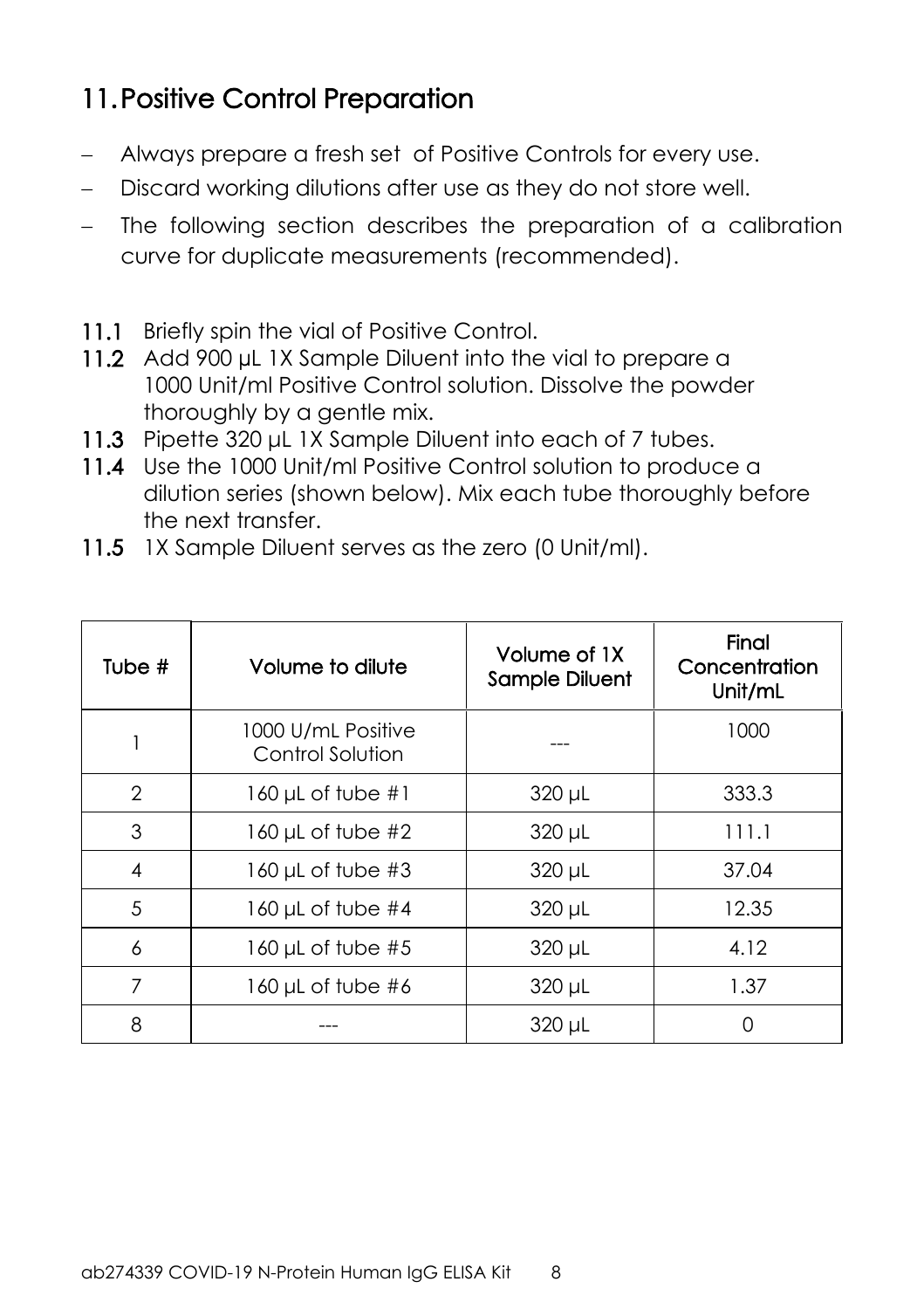## <span id="page-10-0"></span>**12.Assay Procedure**

- Equilibrate all materials and prepared reagents to room temperature prior to use.
- We recommend that you assay all positive controls and samples in duplicate.
- Prepare all reagents, positive controls, and samples as directed in the previous sections.
- **12.1** Label removable 8-well strips as appropriate for your experiment.
- **12.2** Add 100 μL of prepared Positive Control and sample into appropriate wells. Cover the wells and incubate for 1 hour at room temperature with gentle shaking.
- **12.3** Discard the solution and wash 4 times with 1X Wash Buffer. Wash by filling each well with Wash Buffer (300 μL) using a multi-channel Pipette or auto-washer. Complete removal of liquid at each step is essential for good performance. After the last wash, remove any remaining Wash Buffer by aspirating or decanting. Invert the plate and blot it against clean paper towels.
- **12.4** Add 100 μL of 1X prepared biotinylated antibody to each well. Incubate for 30 minutes at room temperature with gentle shaking.
- **12.5** Discard the solution. Repeat the wash as in step 12.3.
- **12.6** Add 100 μL of prepared Streptavidin solution each well. Incubate for 30 minutes at room temperature with gentle shaking.
- **12.7** Discard the solution. Repeat the wash as in step 12.3.
- **12.8** Add 100 μL of TMB One-Step Substrate Solution to each well. Incubate for 15 minutes at room temperature in the dark with gentle shaking.
- **12.9** Add 50 μL of Stop Solution to each well. Read at 450 nm immediately.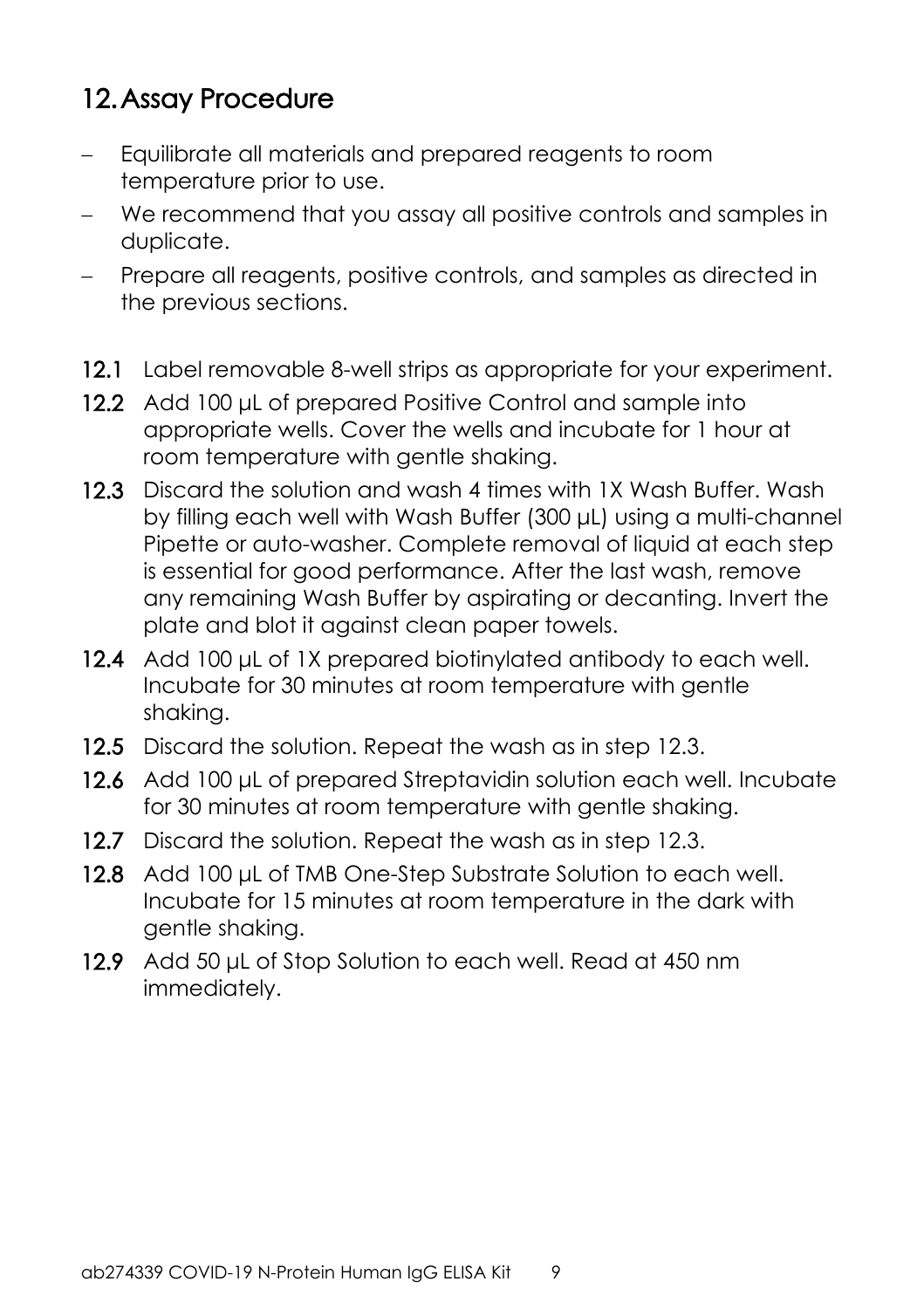## <span id="page-11-0"></span>**13.Calculations**

- **13.1** Calculate the mean absorbance for each set of duplicate positive controls and samples.
- **13.2** Subtract the average zero positive control optical density.
- **13.3** Plot the calibration curve on log-log, with positive control concentration (U/mL) on the x-axis and absorbance on the y-axis using Sigma plot or excel software.
- **13.4** A calibration curve must be run with each assay.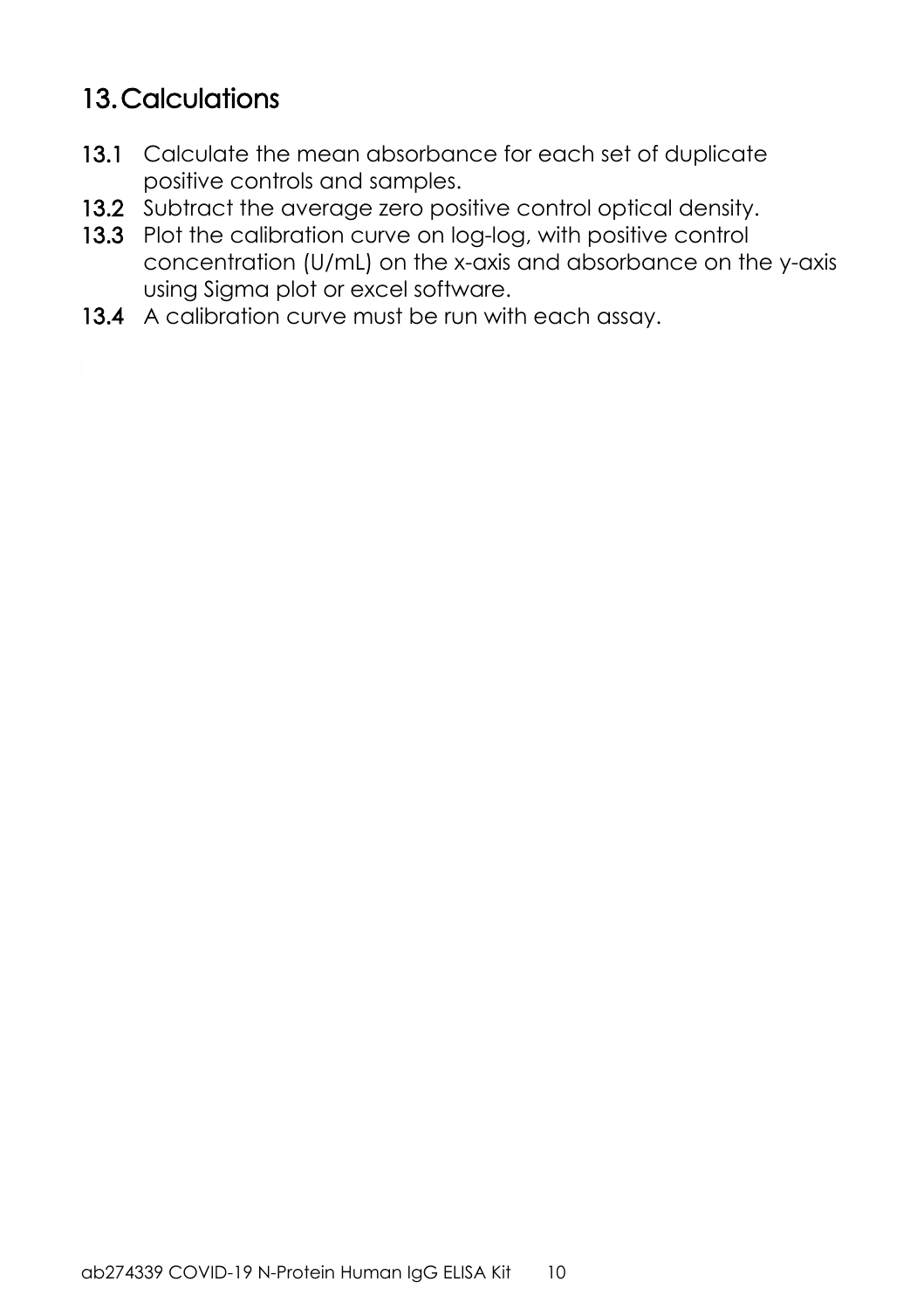## <span id="page-12-0"></span>**14. Typical Data**

**Typical calibration curve** – data provided **for demonstration purposes only**. A new calibration curve must be generated for each assay performed.



**Figure 1**. COVID-19 N-Protein Human IgG ELISA kit (ab274339) calibration curve.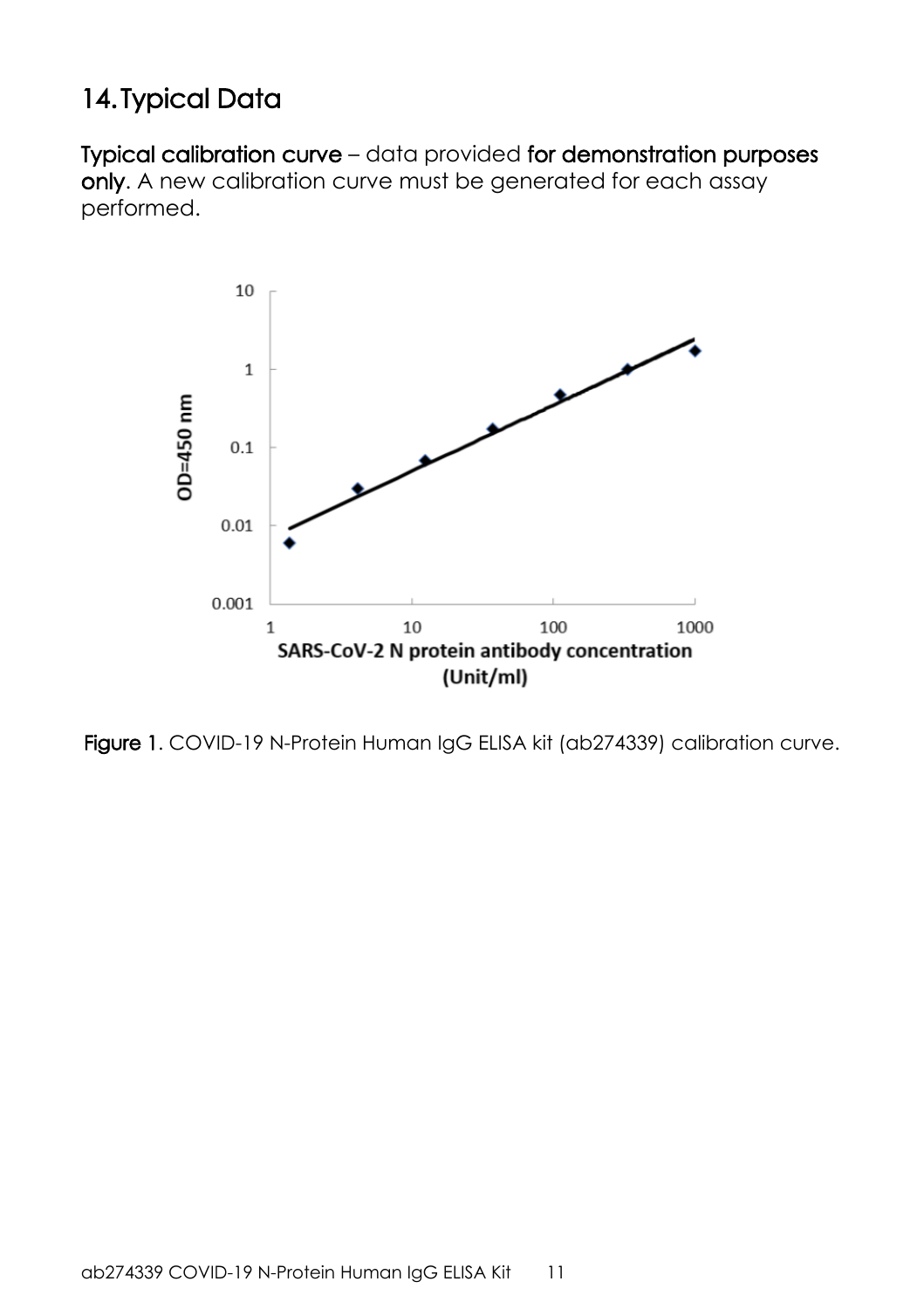# <span id="page-13-0"></span>**15. Troubleshooting**

| Problem                   | Reason                                                             | Solution                                                                                                                                                                                     |
|---------------------------|--------------------------------------------------------------------|----------------------------------------------------------------------------------------------------------------------------------------------------------------------------------------------|
|                           | Inaccurate Pipetting                                               | Check pipettes                                                                                                                                                                               |
| Poor calibration<br>curve | Improper control<br>dilution                                       | Prior to opening, briefly spin<br>the positive control tube and<br>dissolve the powder<br>thoroughly by gentle mixing                                                                        |
|                           | Improper preparation of<br>control and/or<br>biotinylated antibody | Briefly spin down vials before<br>opening. Dissolve the powder<br>thoroughly.                                                                                                                |
| <b>Low Signal</b>         | Too brief incubation<br>times                                      | Ensure sufficient incubation<br>time. Sample and control<br>addition may be done<br>overnight at 4°C with gentle<br>shaking (note: may increase<br>overall signals including<br>background). |
|                           | Inadequate reagent<br>volumes or improper<br>dilution              | Check pipettes and ensure<br>correct preparation                                                                                                                                             |
| Large CV                  | Inaccurate pipetting                                               | Check pipettes                                                                                                                                                                               |
|                           | Air bubbles in wells                                               | Remove bubbles in wells                                                                                                                                                                      |
| High<br>background        | Plate is insufficiently<br>washed                                  | Review the manual for proper<br>wash. If using a plate washer,<br>ensure that all<br>ports are unobstructed.                                                                                 |
|                           | Contaminated wash<br>buffer                                        | Make fresh wash buffer                                                                                                                                                                       |
| Low sensitivity           | Improper storage of the<br>ELISA kit                               | Store your control at <-70°C<br>after reconstitution, others at<br>4°C. Keep substrate solution<br>protected from light.                                                                     |
|                           | Stop solution                                                      | Add stop solution to each well<br>before reading plate                                                                                                                                       |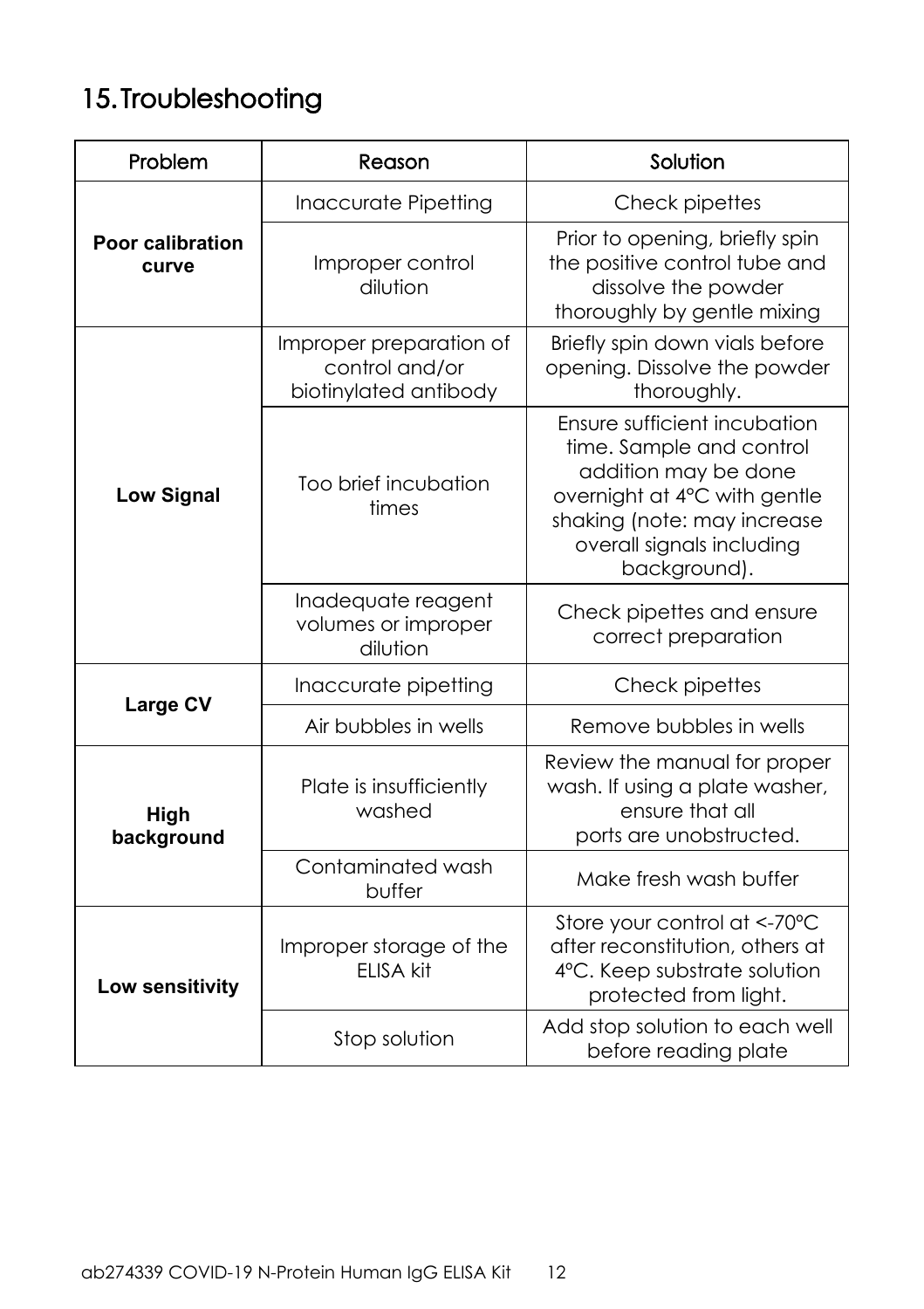## <span id="page-14-0"></span>**16.Notes**